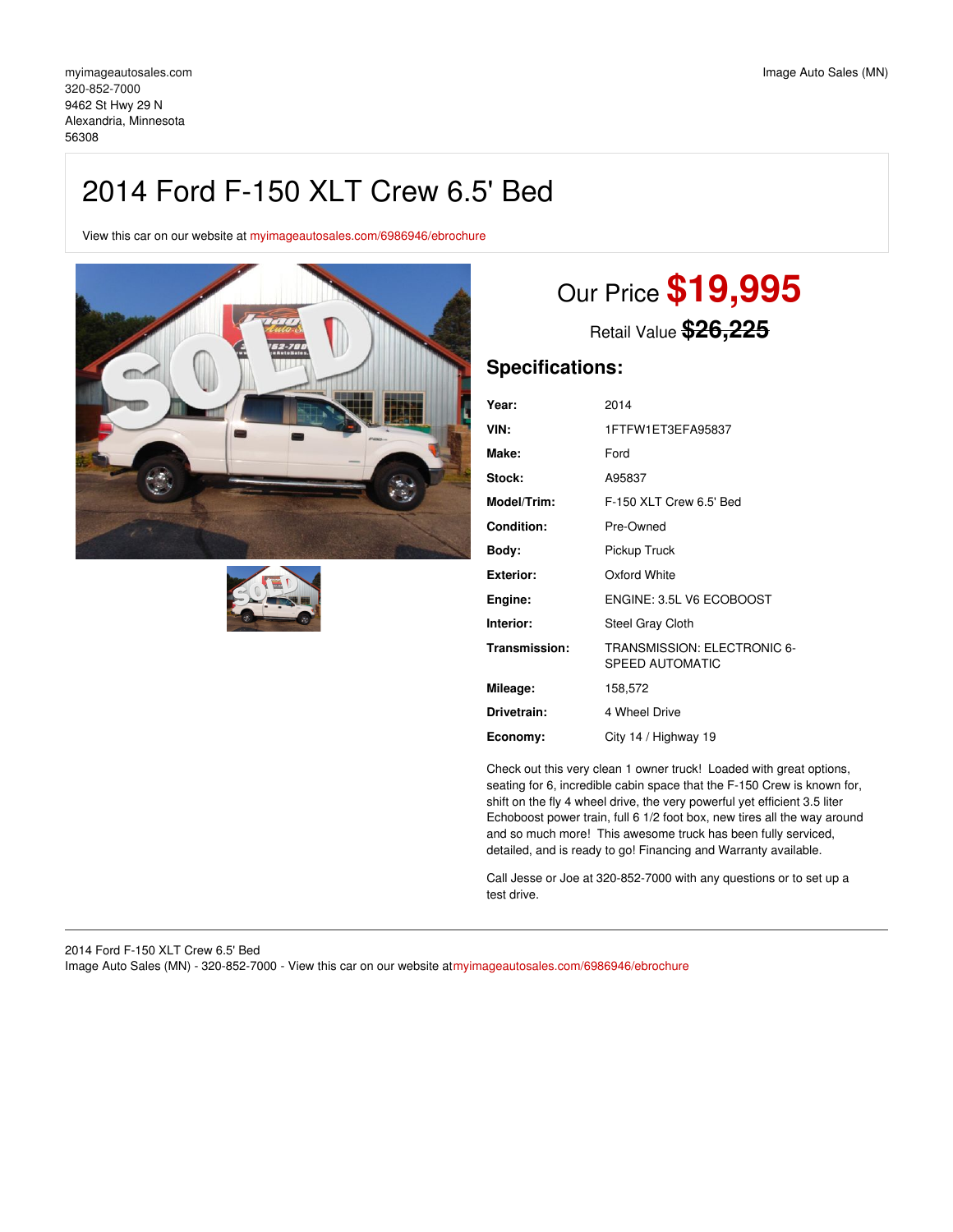

### 2014 Ford F-150 XLT Crew 6.5' Bed

Image Auto Sales (MN) - 320-852-7000 - View this car on our website at[myimageautosales.com/6986946/ebrochure](https://myimageautosales.com/vehicle/6986946/2014-ford-f-150-xlt-crew-6-5-bed-alexandria-minnesota-56308/6986946/ebrochure)

# **Installed Options**

## **Interior**

- 2 Seatback Storage Pockets- 3 12V DC Power Outlets
- 4-Way Driver Seat -inc: Manual Recline and Fore/Aft Movement
- 4-Way Passenger Seat -inc: Manual Recline and Fore/Aft Movement
- 60-40 Folding Split-Bench Front Facing Fold-Up Cushion Rear Seat Analog Display
- Cloth 40/20/40 Front Seat -inc: folding armrest, cupholders, storage and manual driver and passenger lumbar
- Compass- Cruise Control w/Steering Wheel Controls- Day-Night Rearview Mirror
- Delayed Accessory Power- Driver And Passenger Visor Vanity Mirrors
- Fade-To-Off Interior Lighting- Front And Rear Map Lights- Front Cigar Lighter(s)
- Front Cupholder- Full Carpet Floor Covering -inc: Carpet Front And Rear Floor Mats
- Full Cloth Headliner- Full Overhead Console w/Storage and 3 12V DC Power Outlets
- Gauges -inc: Speedometer, Odometer, Oil Pressure, Engine Coolant Temp, Tachometer, Transmission Fluid Temp and Trip Odometer
- Glove Box- HVAC -inc: Underseat Ducts
- Instrument Panel Bin, Dashboard Storage, Driver / Passenger And Rear Door Bins and 1st Row Underseat Storage
- Interior Trim -inc: Metal-Look Instrument Panel Insert, Cabback Insulator and Chrome Interior Accents
- Keypad- Manual Air Conditioning- Manual Tilt Steering Column
- Manual w/Tilt Front Head Restraints and Manual Adjustable Rear Head Restraints
- Outside Temp Gauge- Perimeter Alarm- Pickup Cargo Box Lights
- Power 1st Row Windows w/Driver And Passenger 1-Touch Up/Down
- Power Door Locks w/Autolock Feature- Power Rear Windows- Rear Cupholder
- Remote Keyless Entry w/Integrated Key Transmitter, Illuminated Entry and Panic Button
- Securilock Anti-Theft Ignition (pats) Engine Immobilizer- Urethane Gear Shifter Material

### **Exterior**

- Black Door Handles- Black Power Side Mirrors w/Convex Spotter and Manual Folding
- Black Side Windows Trim and Black Front Windshield Trim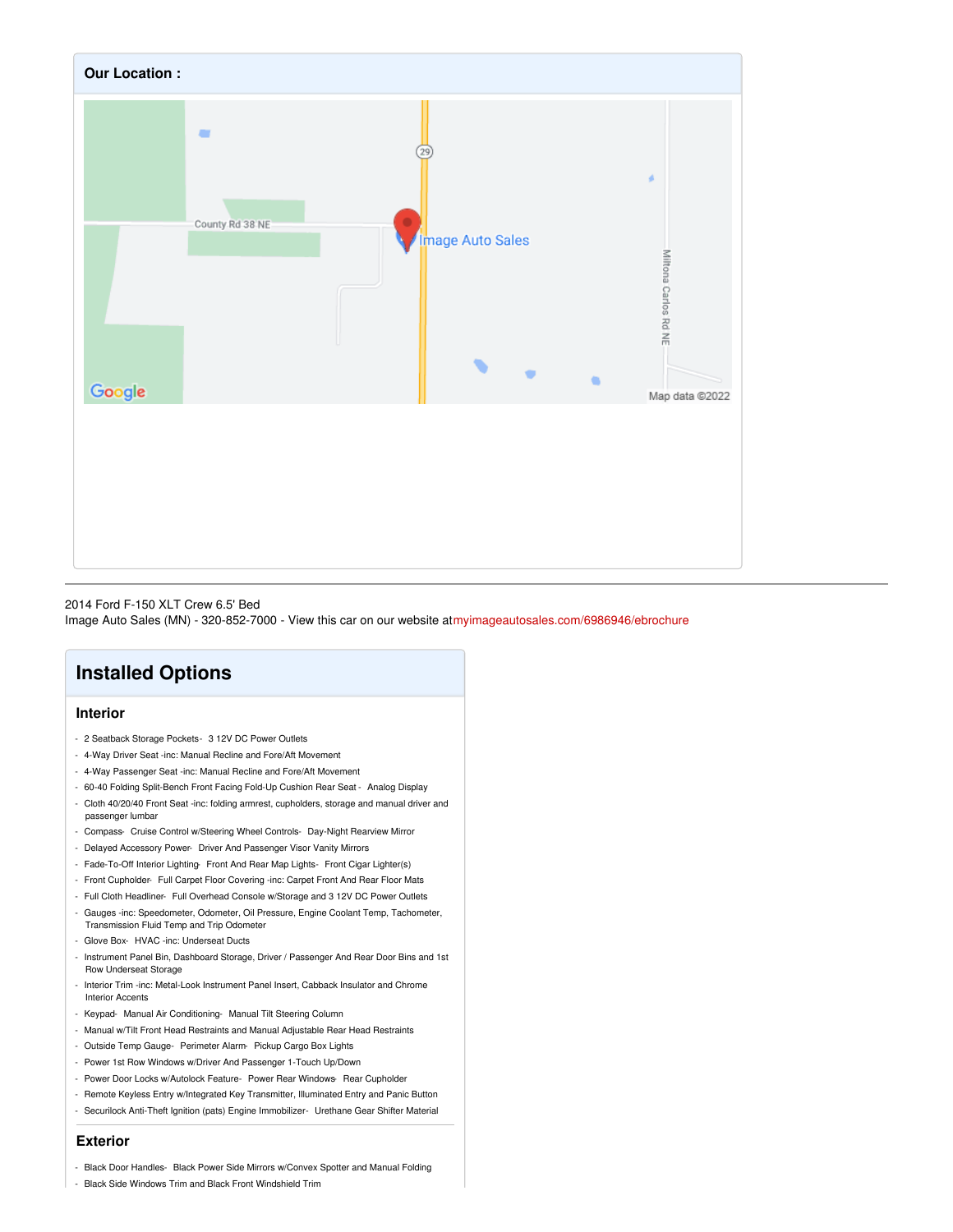- Cargo Lamp w/High Mount Stop Light
- Chrome Front Bumper w/Black Rub Strip/Fascia Accent and 2 Tow Hooks Chrome Grille
- Chrome Rear Step Bumper- Clearcoat Paint- Deep Tinted Glass- Fixed Rear Window
- Front Fog Lamps- Full-Size Spare Tire Stored Underbody w/Crankdown
- Fully Automatic Aero-Composite Halogen Headlamps w/Delay-Off
- Galvanized Steel/Aluminum Panels- Manual Tailgate/Rear Door Lock
- Perimeter/Approach Lights- Regular Box Style- Steel Spare Wheel
- Tailgate Rear Cargo Access- Tires: P265/70R17 OWL A/T (4) -inc: OWL A/T spare tire
- Variable Intermittent Wipers- Wheels: 17" Machined-Aluminum w/Painted Accents

#### **Safety**

- 2 Seatback Storage Pockets- 3 12V DC Power Outlets
- 4-Way Driver Seat -inc: Manual Recline and Fore/Aft Movement
- 4-Way Passenger Seat -inc: Manual Recline and Fore/Aft Movement
- 60-40 Folding Split-Bench Front Facing Fold-Up Cushion Rear Seat Analog Display
- Cloth 40/20/40 Front Seat -inc: folding armrest, cupholders, storage and manual driver and passenger lumbar
- Compass- Cruise Control w/Steering Wheel Controls- Day-Night Rearview Mirror
- Delayed Accessory Power- Driver And Passenger Visor Vanity Mirrors
- Fade-To-Off Interior Lighting- Front And Rear Map Lights- Front Cigar Lighter(s)
- Front Cupholder- Full Carpet Floor Covering -inc: Carpet Front And Rear Floor Mats
- Full Cloth Headliner- Full Overhead Console w/Storage and 3 12V DC Power Outlets
- Gauges -inc: Speedometer, Odometer, Oil Pressure, Engine Coolant Temp, Tachometer, Transmission Fluid Temp and Trip Odometer
- Glove Box- HVAC -inc: Underseat Ducts
- Instrument Panel Bin, Dashboard Storage, Driver / Passenger And Rear Door Bins and 1st Row Underseat Storage
- Interior Trim -inc: Metal-Look Instrument Panel Insert, Cabback Insulator and Chrome Interior Accents
- Keypad- Manual Air Conditioning- Manual Tilt Steering Column
- Manual w/Tilt Front Head Restraints and Manual Adjustable Rear Head Restraints
- Outside Temp Gauge- Perimeter Alarm- Pickup Cargo Box Lights
- Power 1st Row Windows w/Driver And Passenger 1-Touch Up/Down
- Power Door Locks w/Autolock Feature- Power Rear Windows- Rear Cupholder
- Remote Keyless Entry w/Integrated Key Transmitter, Illuminated Entry and Panic Button
- Securilock Anti-Theft Ignition (pats) Engine Immobilizer- Urethane Gear Shifter Material

#### **Mechanical**

- 155 Amp Alternator- 1700# Maximum Payload- 3.55 Axle Ratio- 36 Gal. Fuel Tank
- 4-Wheel Disc Brakes w/4-Wheel ABS, Front And Rear Vented Discs and Hill Hold Control
- 78-Amp/Hr 750CCA Maintenance-Free Battery w/Run Down Protection
- Auto Locking Hubs- Double Wishbone Front Suspension w/Coil Springs
- Electric Power-Assist Speed-Sensing Steering- Electronic Transfer Case
- Engine: 5.0L V8 FFV- Front Anti-Roll Bar- GVWR: 7,350 lbs Payload Package
- Gas-Pressurized Shock Absorbers- Leaf Rear Suspension w/Leaf Springs
- Part-Time Four-Wheel Drive- Single Stainless Steel Exhaust
- Towing Equipment -inc: Trailer Sway Control- Trailer Wiring Harness
- Transmission w/Oil Cooler
- Transmission: Electronic 6-Speed Automatic -inc: tow/haul mode

# **Option Packages**

## **Factory Installed Packages**

-

-

-

-

\$1,095 ENGINE: 3.5L V6 ECOBOOST -inc: GVWR: 7,200 lbs Payload Package, 3.31 Axle Ratio

TRANSMISSION: ELECTRONIC 6-SPEED AUTOMATIC -inc: tow/haul mode

\$100 BACK UP ALARM SYSTEM